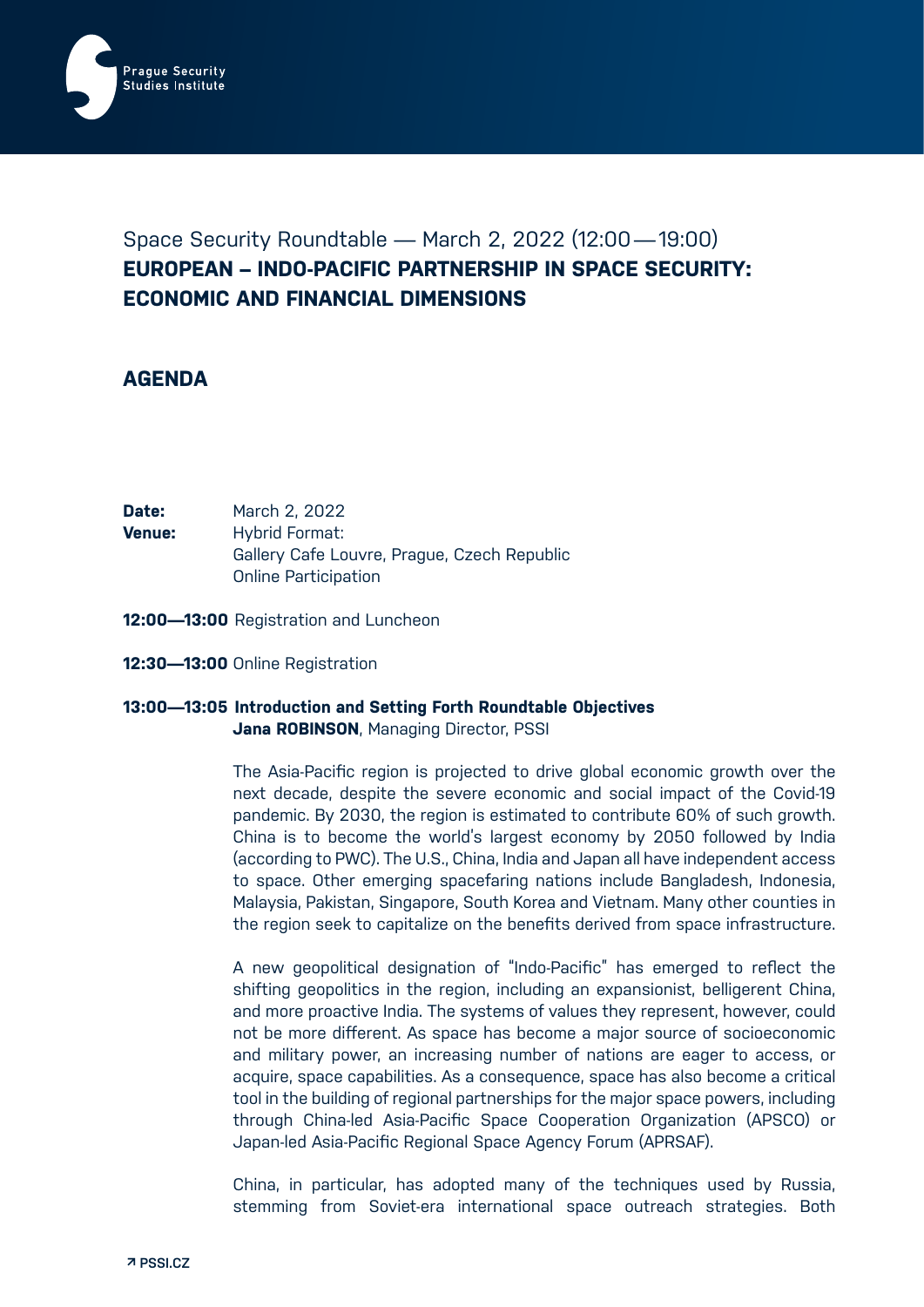

countries have successfully forged partnering arrangements with countries in the region, outpacing Europe, Japan, and the US. A prominent feature of these arrangements is transforming these seemingly benign commercial operations into ones providing strategic influence, or even control. This technique includes the deployment of their state-owned or -controlled enterprises to conclude lopsided, non-market contractual and financing terms, disadvantaging the targeted country.

It is also a fact that a number of these Chinese enterprises are sanctioned by the U.S. and other allies due to their associations with the PLA, IP theft, cyber attacks, human rights violations, or national security concerns. These include, for example, companies on Japan's Ministry of Economy, Trade, and Industry (METI) End-User List; the U.S. Treasury Department's Non-Specially Designated Nationals (SDN) Chinese Military-Industrial Complex Companies List (NS-CMIC List)) and the U.S. Department of Commerce's Entity List.

The Indo-Pacific region has been properly recognized by Europe as being of enormous economic and security-related importance. This roundtable is designed to discuss the space partnership dynamic in the region, the implications of the use of non-market economic and financial practices by China and Russia and evaluate this growing challenge for EU and U.S. corporate competitiveness and that of their partners in the region (notably Japan and India). Finally, the roundtable participants will discuss how Europe, the U.S., Japan, and India might collaborate more effectively among themselves and other partners in the Indo-Pacific to build a transparent and sustainable regional and global space economy.

Some questions to help shape this roundtable discussion are as follows:

- What is at stake for Europe and its regional partners in continuing to allow predatory, non-market behavior on the parts of China and Russia in the economic and financial domain aimed at gaining strategic influence and even control of the recipient nations' space sectors?
- What possible measures can be taken by European countries and the EU to prevent countries in the region developing strategic, space-related dependencies on China and Russia, in part, resulting from their provision of subsidized space infrastructure, products, financing and services?
- What are the various elements of an effective strategy to be employed by the European Union and its member states to build sustainable space partnerships with the countries in the region and move them away from the economic and financial clutches of authoritarian space powers?

The roundtable will be held under the Chatham House Rule (i.e., the participants are free to use the information received, but not the identity or the affiliation of the speaker(s), or those of any other participants, including by inference).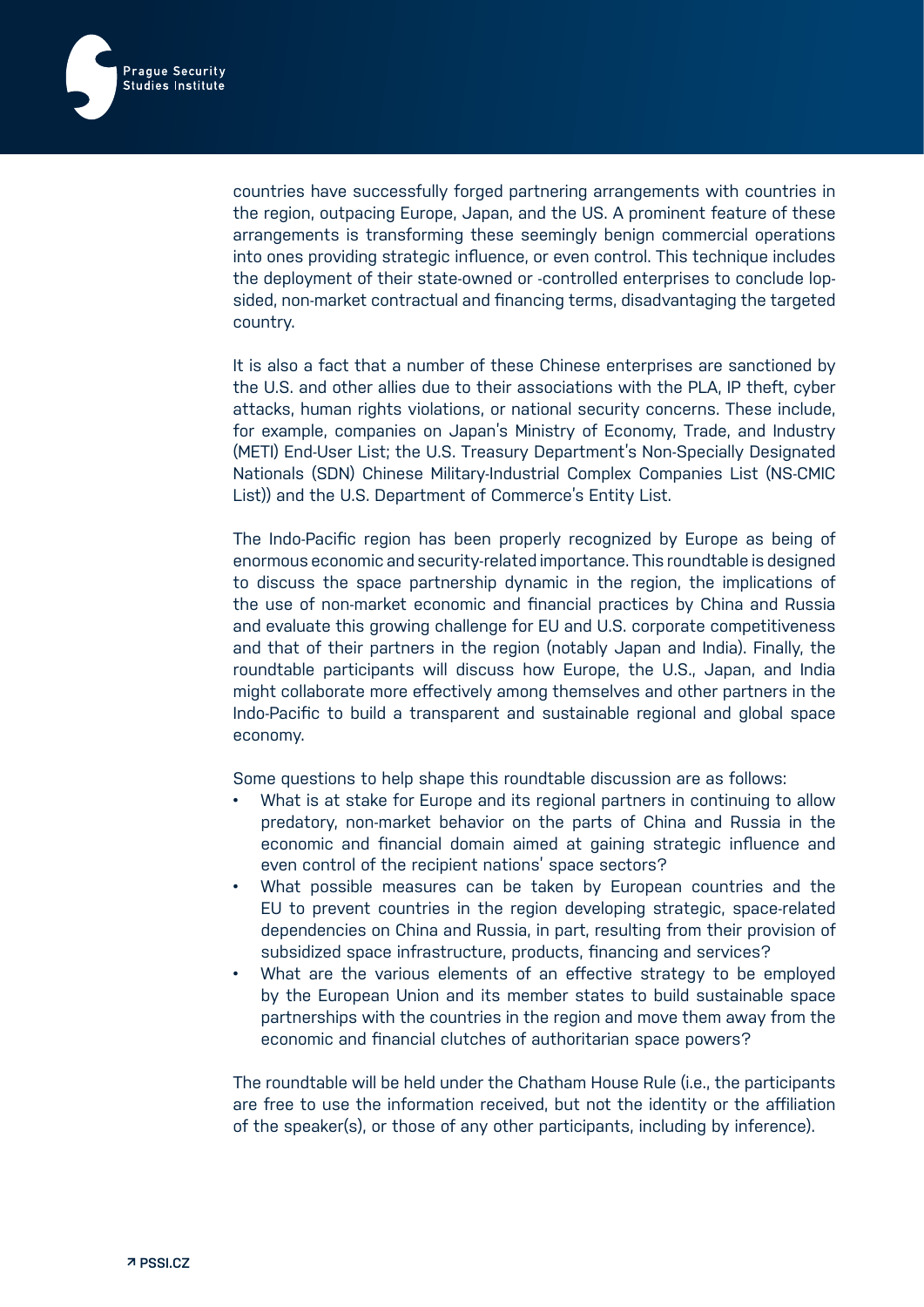

#### **13:05–13:20 Keynote Address**

Keynote Speaker: **Scott PACE** Director, Space Policy Institute, George Washington University Introduced by: **Jana ROBINSON** Managing Director, Prague Security Studies Institute

## **13:20–14:05 Session One:**

**Economic and Financial Competition for Space Partnerships in the Indo-Pacific**

Moderator: **Martin HÁLA** Director, Sinopsis, Charles University Speakers: **Yuka KOBAYASHI** Lecturer, China and International Politics, SOAS **Namrata GOSWAMI** Strategic Analyst on Indo-Pacific **Kazuto SUZUKI** Professor, Graduate School of Public Diplomacy, University of Tokyo

This session will discuss the current space power dynamic in the region, with a particular focus on the economic and financial outreach activities of China and Russia and review the implications for Europe – Indo-Pacific space strategy.

#### **14:05–14:30** Coffee Break

# **14:30–15:15 Session Two: Search for An Effective European Indo-Pacific Space Strategy**

Moderator: **Jan HORNÁT** Head of Department of North American Studies, Faculty of Social Sciences, Charles University

Speakers: **Takashi HOSODA** Visiting Researcher, Charles University **Kai-Uwe SCHROGL** President of the International Institute of Space Law (IISL), European Space Agency **Klára JURČOVÁ** Head of South and South-East Asia Unit, Department of Asia and Pacific, Ministry of Foreign Affairs of the Czech Republic

This session will discuss potential avenues for European countries and the EU to achieve meaningful space cooperation with relevant states in the Indo-Pacific Region. It will explore how to make European space inputs and offers attractive to the countries in the region, while adhering to the free market practices, respect for sovereignty and the rule of law.

#### **15:15–15:30 Closing Remarks**